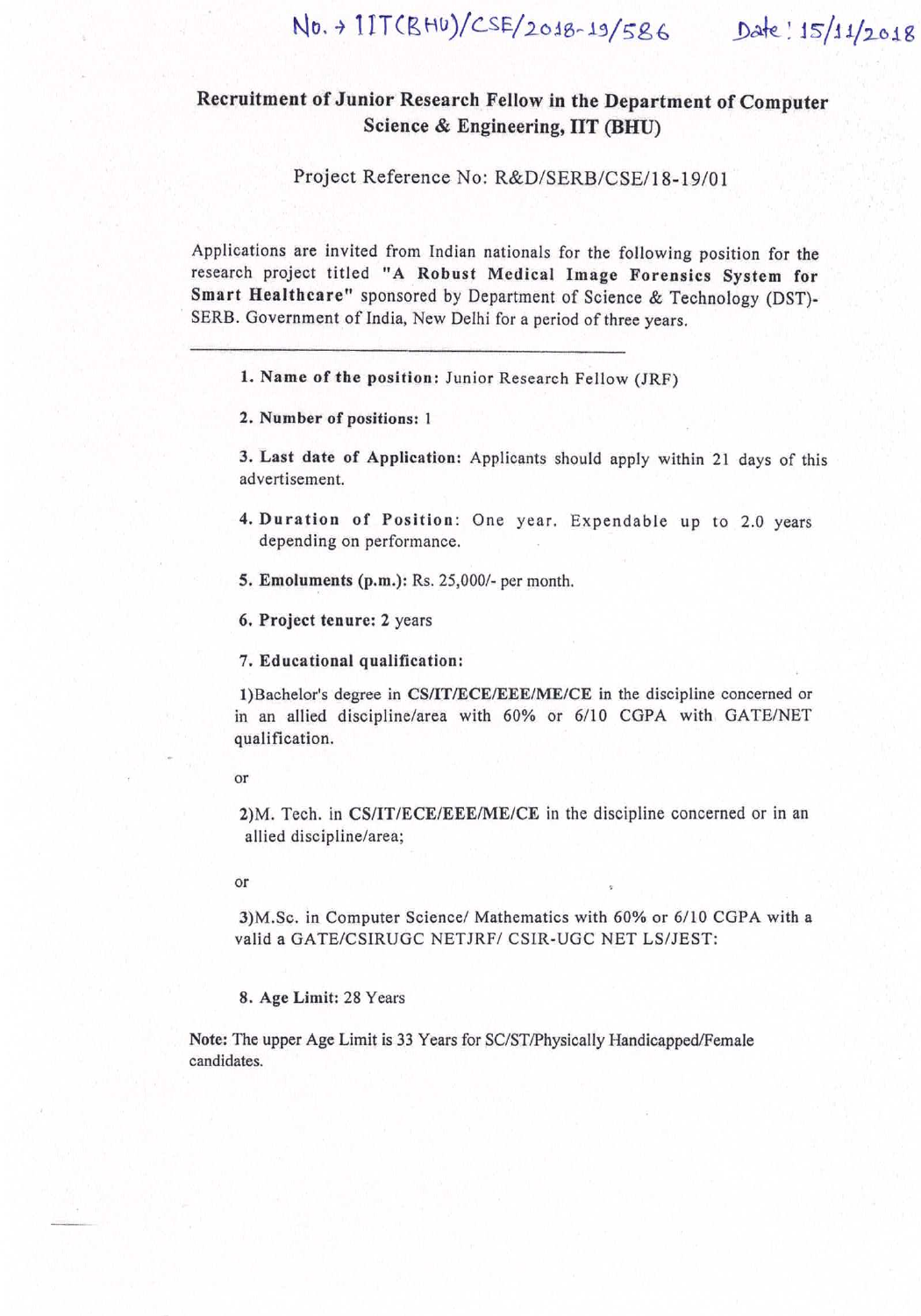#### **Application Procedure:**

Make a single PDF file (Application form and all relevant qualification certification  $\&$ marksheet, experience certification, age proof, and others) and Mail it to following mail id "serbprojet2018@gmail.com" and CC to "tanima.cse@iitbhu.ac.in" with subject line JRF-2018-2.

**Note:** No hard copy is required. You need to show all the original documents at the time of the interview.

#### **General Terms and Conditions:**

- 1. The position is purely temporary and is coterminous with the project.
- 2. The PI has the discretion to restrict the number of candidates to be called for interview to a reasonable limit on the basis of qualifications and experience higher than the minimum prescribed in the environment.
- 3. Only shortlisted candidates will be communicated to appear in the interview and no other communications in this regard will be entertained.
- 4. The candidate is expected to join immediately, if selected.
- 5. No TA/DA will be paid for attending the interview.

#### **Please feel free to contact me in case of any query:**

Dr. Tanima Dutta (PI) Assistant Professor Department of Computer Science & Engineering Indian Institute of Technology (BHU) Varanasi 221005 (U.P) INDIA Email ID: tanima.cse@iitbhu.ac.in